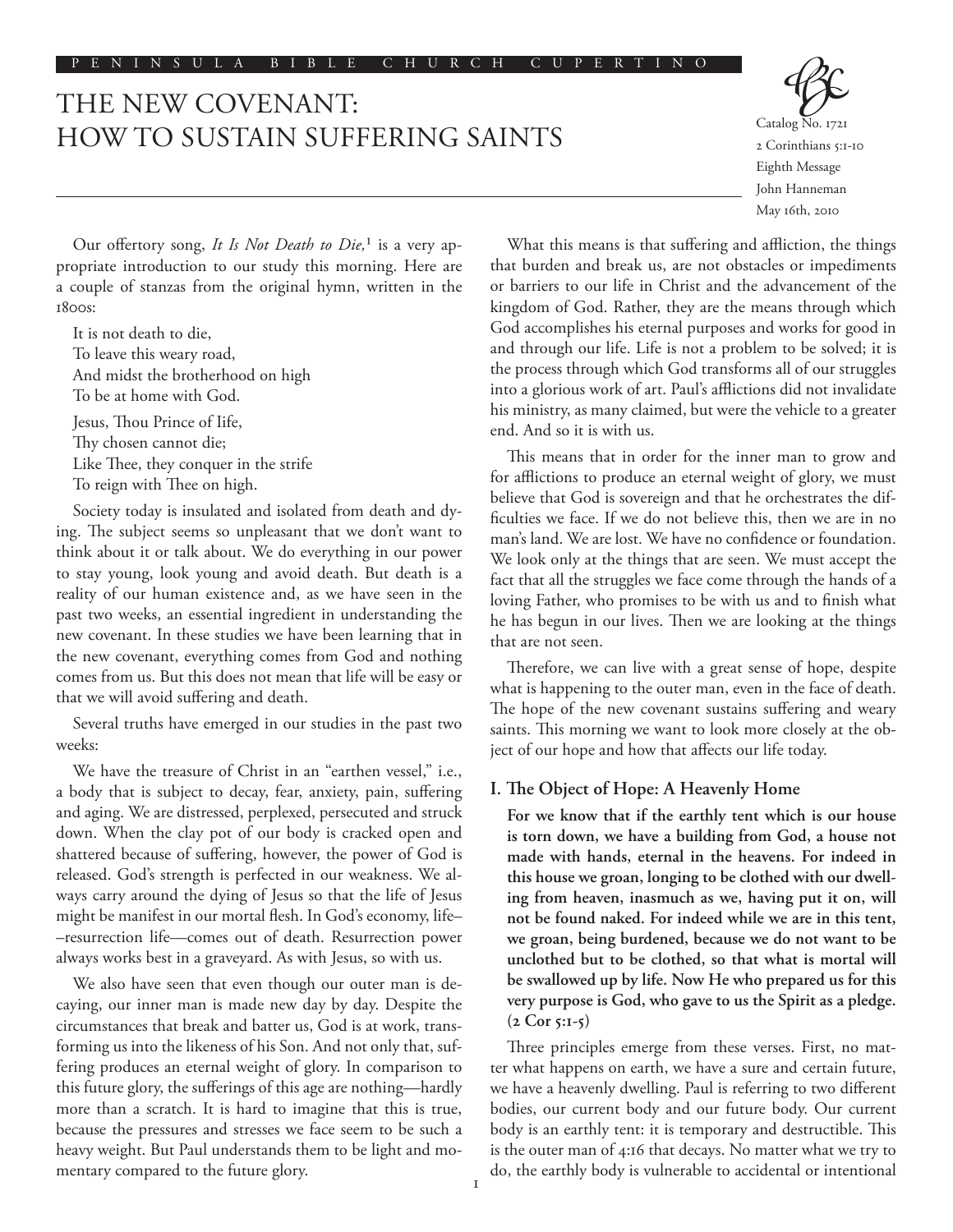death, to sickness and the process of aging. I understand this very well, having just turned 60. I have had numerous surgeries on my knees and shoulder. It seems as if I am at the doctor's office every other week. My eyesight is declining and I can't hear––and it isn't going to get better.

The destruction of the earthly tent is no problem to Paul because he knows that what awaits him is a heavenly home. He is referring to our resurrected bodies, to our future home as a building or house. The resurrected body is not a temporary dwelling, like a tent. It is not made with human hands and earthly resources. Rather, it is a permanent building made by God that lasts forever.

Paul also refers to the resurrected body as clothing. It is like a garment that we put on. All of us are careful with how we dress and how we appear. We have our favorite outfits. The idea of putting on new clothing is a very apt image for us when we contemplate our eternal dwelling. We don't want to be unclothed but clothed.

The idea of nakedness, of being unclothed, refers to the time after death, before the general resurrection, when we don't have a body, when we are a disembodied soul or spirit for a period of time. There was a great deal of concern in the early church about what would happen if people died before the Lord returned and what would happen when he came again. Paul wrote about this in 1 Corinthians 15 and also 1 Thessalonians. He makes it clear in the next verses that when we die, we will go to be with the Lord, but we won't receive our resurrected body until Jesus appears.

The main point is that we do not have to worry about the destruction of our earthly tent. The object of our hope is a heavenly home, a new body that is totally redeemed, imperishable and indestructible. With the new body there is no need for a warranty, no doctors' appointments, remedies to physical and emotional disorders, no more one-a-day vitamins, no need to brush our teeth twice a day, no need to shave, no need for any organ transplants, no more death or sorrow.

As a young woman, Joni Earackson broke her neck in a diving accident. She prayed for healing but it didn't come. Finally, she accepted the fact that God could use her the way she was and manifest his glory through her weakness. She learned to paint, holding the paintbrush between her teeth. One of her sketches depicts a wheelchair that is empty except for a little sign that says "For Sale." She has put her hope on a new, resurrected body.

The second principle is that while we are in this earthly tent, our present experience is "groaning." In verse 2, the word is qualified and defined by the word "longing." Groaning is an inner craving, an anticipation of what lies ahead. Groaning is a hopeful longing, like that of a woman in childbirth. Despite the pain, she anticipates the joy of seeing her child. In verse 4, groaning is qualified by the word "being burdened" or "weighed down." This is the experience of suffering. Paul too felt this, as he points out in chapter 1, speaking of affliction:

"we were burdened excessively, beyond our strength, so that we despaired even of life" (1:8).

Not only do we groan, the apostle says in Romans 8 that the whole creation groans:

**For we know that the whole creation groans and suffers the pains of childbirth together until now. And not only this, but also we ourselves, having the first fruits of the Spirit, even we ourselves groan within ourselves, waiting eagerly for our adoption as sons, the redemption of our body. (Rom 8:22-23).**

All of creation, including us, is waiting in eager anticipation for the new heavens and new earth. Heaven isn't "up there" someplace. When we die, we don't go up to heaven and float around on a cloud, playing a harp. Rather, when Jesus comes, Jerusalem will descend from heaven, the earth will be transformed and we will be resurrected with a new, redeemed and imperishable body.

The third principle is that our deepest desire, heaven, is given to us by God. The reason we are groaning is because we want to be swallowed up by life. We want to be engulfed by immortality. And the one who has given us this longing is God himself, who has given us the Spirit as a foretaste of our future inheritance.

Most of us have a deep desire for home, a permanent home where all our relationships are healthy and all our holidays are joyous. We want a home where we express love freely and feel acceptance completely. This is why we spend so much time trying to connect with mothers and fathers and brothers and sisters. The pain of our earthly home and the burden of suffering and death heighten our desire for heaven. Our struggles awaken the longing and desire we have for home and at the same time help us see that this longing will not be satisfied by our earthly home. We are longing for heaven.

Why do we feel these things? God has set eternity in our hearts; it is in our DNA. Every human being, believer and unbeliever alike, has a desire for immortality, for something more. Tennyson put this so beautifully in his classic poem *In Memoriam,* written for a dear friend who had died:

Thou wilt not leave us in the dust Thou madest man, he knows not why He thinks he was not made to die And Thou hast made him: Thou art just.

We know deep within that we were created for something special, something permanent. While we are on earth, we have a foretaste of our future glory because God has poured out the Holy Spirit into our hearts. The Spirit is a pledge or down payment on our heavenly home. The Spirit is what gives us comfort and assurance. The Spirit allows us to connect with God through prayer, and when we do not know how to pray, the Spirit groans for us. The Spirit allows us to hear God's voice calling us his beloved sons and daughters. The Spirit gives us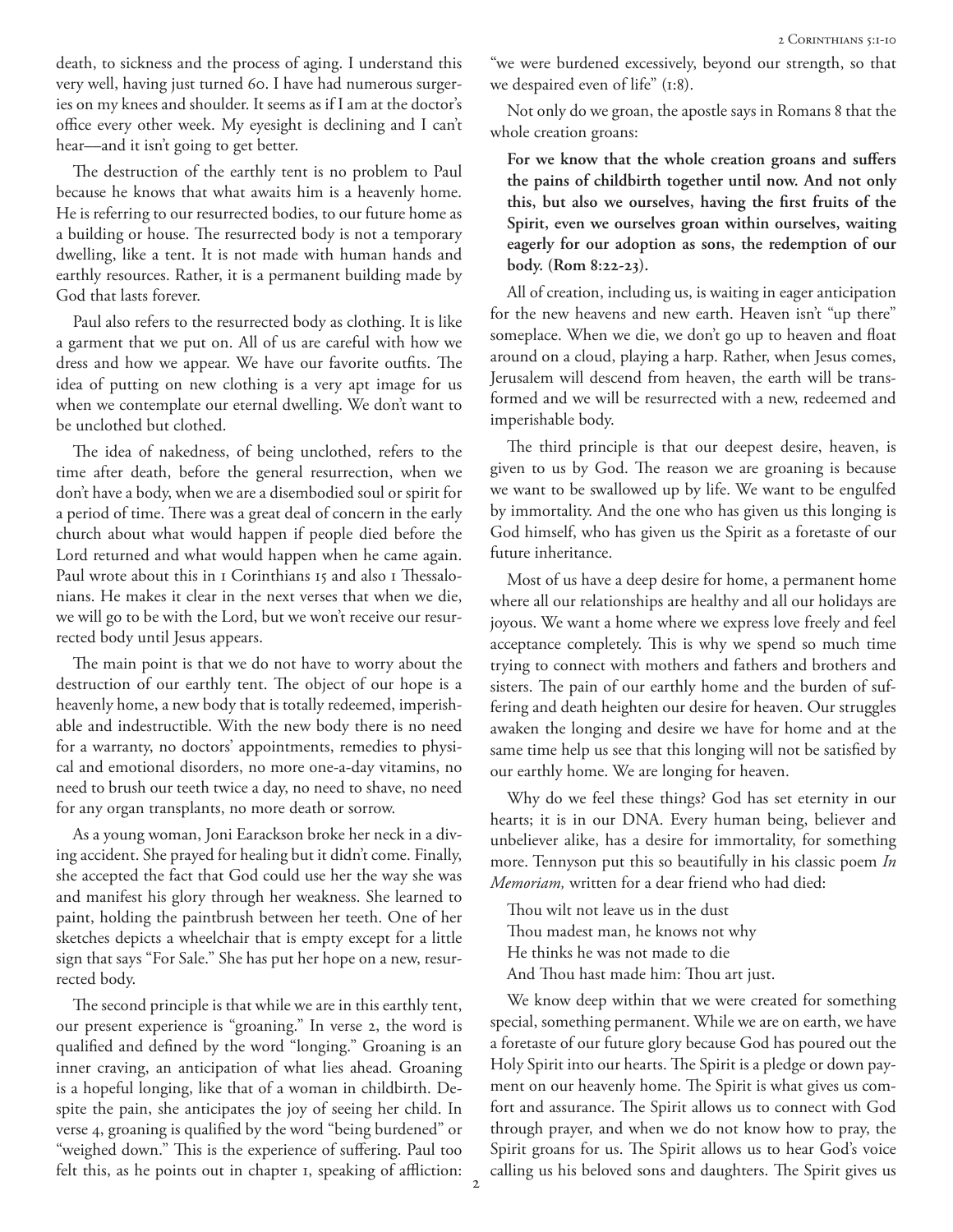The New Covenant: How To Sustain Suffering Saints

a taste of what it will be like to dwell in our heavenly home with the Father.

This quote from C.S. Lewis is very insightful:

Most of us find it very difficult to want Heaven at all––except insofar as "Heaven" means meeting again our friends who have died. One reason for this difficulty is that we have not been trained: our whole education tends to fix our minds on this world. Another reason is that when the real want for Heaven is present in us, we do not recognize it. Most people, if they had really learned to look into their own hearts would know that they do want, and want acutely, something that cannot be had in this world. There are all sorts of things in this world that offer to give it to you, but they never quite keep their promise. The longings which arise in us when we first fall in love, or first think of some foreign country, or first take up some subject that excites us, are longings which no marriage, no travel, no learning, can really satisfy. I am not now speaking of what would ordinarily be called unsuccessful marriages, or holidays, or learned careers. I am speaking of the best possible ones. There was something we grasped at, in that first moment of longing, which just fades away in reality. I think everyone knows what I mean. The wife may be a good wife, and the hotels and scenery may have been excellent, and chemistry may be a very interesting job: but something has evaded us.<sup>2</sup>

What is the object of your hope? What are you hoping for that will satisfy and fulfill your deepest longings? Marriage, children, retirement, a bigger house, good health, a fresh start in a new job, a new city or a new church? From an early age we are always striving for something that will be the solution. We want to make the all-star team, go to the college of our choice, get a great job, get married, have children, want the children to leave home, plan our retirement. We are always looking for the next thing to satisfy our longing. But I would propose that if your hope is on anything other than heaven, you will be tragically disappointed, because God has created you for something so much more. C.S. Lewis put it this way: "Aim at heaven and you will get earth thrown in. Aim at earth and you get neither."

## **II. The Results of Hope: Confidence and Obedience**

What do these truths mean for us in the present? Does a certain future mean that the present doesn't matter? Does it mean that we can drop out of school, quit our job or give ourselves over to sin? No, far from it. The apostle gives two results that affect the present.

**Therefore, being always of good courage, and knowing that while we are at home in the body we are absent from the Lord—for we walk by faith, not by sight—we are of good courage, I say, and prefer rather to be absent from the body and to be at home with the Lord. (2:6-8)**

The first result is to always be of good courage. Paul repeats the word twice for emphasis. Being of good courage is the positive antithesis of "not losing heart" that he referred to twice in chapter 4, verses 1 and 16. To be a good courage means to take heart, to be confident and bold.

Paul knows that while he is on earth, in an earthly tent, he is absent from the Lord. He would rather be absent from the body and at home with the Lord. He talks about this in Philippians: "to die is gain … having the desire to depart and be with Christ, for that is very much better" (1:21, 23). But while he is here on earth he will be confident and not walk by sight but by faith. He will look at the things that are unseen, not the things he can see. The implication here is that if we die before the Lord returns, we will still be with him even though we do not yet have our resurrected bodies.

If our hope is firmly fixed on the eternal things, then we can live with confidence despite the tensions, pressures and discomforts of this life. We believe that God is using our afflictions to produce an eternal weight of glory, that he has an eternal home prepared for us in heaven, and that our inner man is being renewed day by day. Our moods and attitudes are not based on what we see. Our confidence comes from what we cannot see. Our lives are consistent and stable, not fluctuating according to our circumstances. Our groans don't have to lead to fear and passivity and loss of hope. We can live boldly by faith.

Secondly, we strive to please God.

**Therefore we also have as our ambition, whether at home or absent, to be pleasing to Him. For we must all appear before the judgment seat of Christ, so that each one may be recompensed for his deeds in the body, according to what he has done, whether good or bad. (2:9-10)**

We make it our goal to please God whether we are home with the Lord or absent from the Lord. The word for "have as our ambition" or "make it our goal" literally means to "love honor." Our goal is an honorable life, a life well lived. The motivation for this is appearing before the judgment seat of Christ. The judgment seat, or bema, was the place where the Roman governor sat and judged cases brought before him. This would take place in public. In Corinth, one can still see among the ruins the bema seat that was located there. In fact, Paul stood before this judgment seat when he appeared before Gallio, the proconsul of Achaia (Acts 18).

Paul is saying that there is a judgment day coming when we all must appear before Christ and give an account of what we have done. He says that we receive back in our body in proportion to that. We don't know what that will look like, but that is what will happen. Salvation is by faith in Christ, completely. However, judgment is by works. Paul isn't saying that we should seek to please the Lord in order to acquire merits or favors. And he isn't saying that we are justified by faith but secure the outcome of our salvation through works. Nothing can add to what Christ has done. Rather, he sees this future judgment as a time of evaluation, when we evaluate the good works that God has prepared for us to walk in.